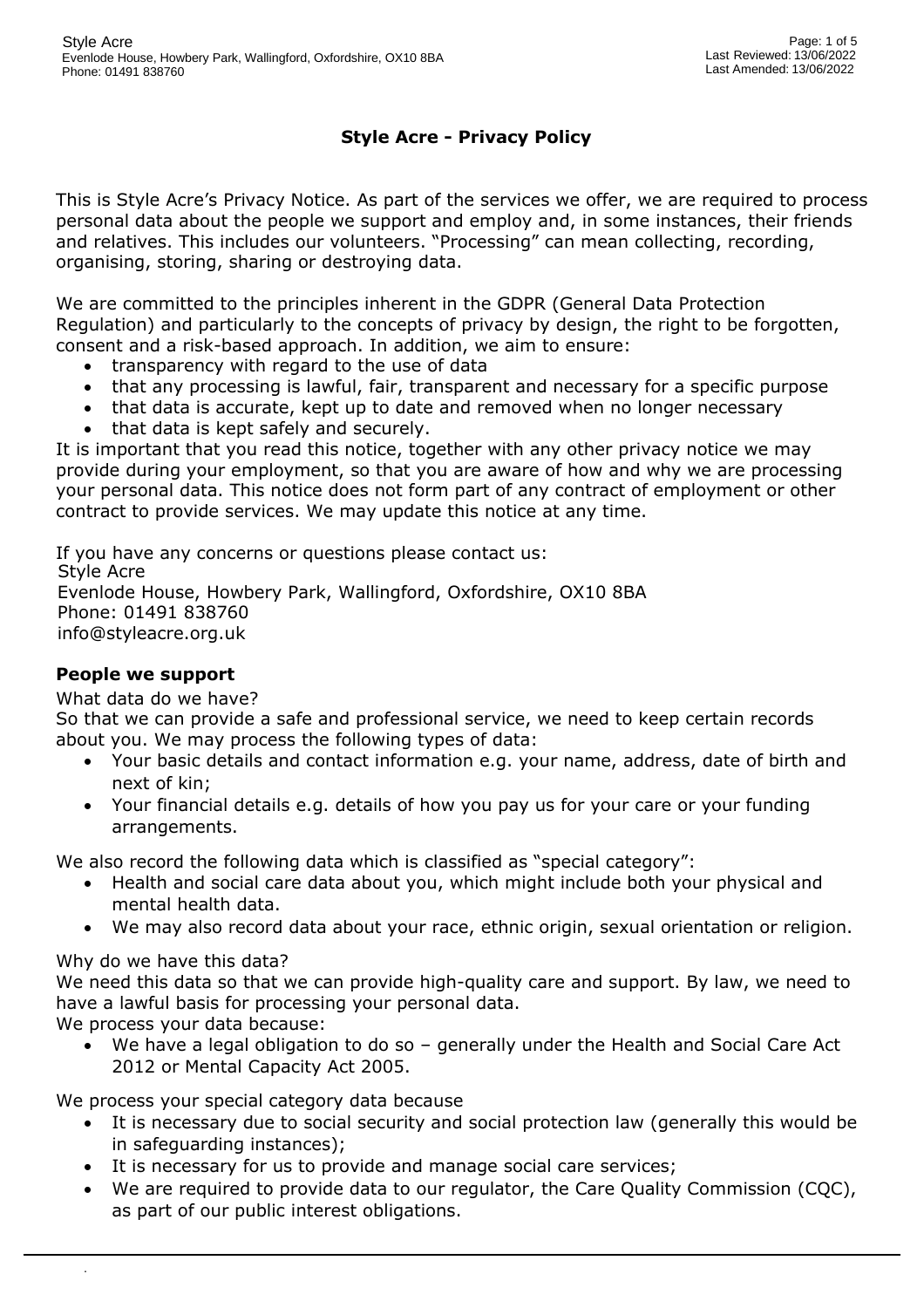We may also process your data with your consent. If we need to ask for your permission, we will offer you a clear choice and ask that you confirm to us that you consent. We will also explain clearly to you what we need the data for and how you can withdraw your consent at any time.

### Where do we process your data?

So that we can provide you with high quality care and support we need specific data. This is collected from or shared with:

- 1. You or your legal representative(s);
- 2. Third parties.

We do this face to face, via phone, via email, via our website, via post, via application forms, via apps

Third parties are organisations we might lawfully share your data with. These include:

- Other parts of the health and care system such as local hospitals, the GP, the pharmacy, social workers, clinical commissioning groups, and other health and care professionals;
- The Local Authority;
- Your family or friends with your permission;
- Organisations we have a legal obligation to share information with i.e. for safeguarding, the CQC;
- The police or other law enforcement agencies if we have to by law or court order.

## The People we Employ

What data do we have?

So that we can provide a safe and professional service, we need to keep certain records about you. We may record the following types of data:

- Your basic details and contact information e.g. your name, address, date of birth, National Insurance number and next of kin;
- Your financial details e.g. details so that we can pay you, insurance, pension and tax details;
- Your training records.
- A record of whether we have checked your vaccination status

We also record the following data which is classified as "special category":

- Health and social care data about you, which might include both your physical and mental health data – we will only collect this if it is necessary for us to know as your employer, e.g. fit notes or in order for you to claim statutory maternity/paternity pay;
- We may also, with your permission, record data about your race, ethnic origin, sexual orientation or religion.

As part of your application you may – depending on your job role – be required to undergo a Disclosure and Barring Service (DBS) check (Criminal Record Check). We do not keep this data once we've seen it.

### Why do we have this data?

.

We require this data so that we can contact you, pay you and make sure you receive the training and support you need to perform your job. By law, we need to have a lawful basis for processing your personal data.

We process your data because;

- We have a legal obligation under UK employment law;
- We are required to do so in our performance of a public task;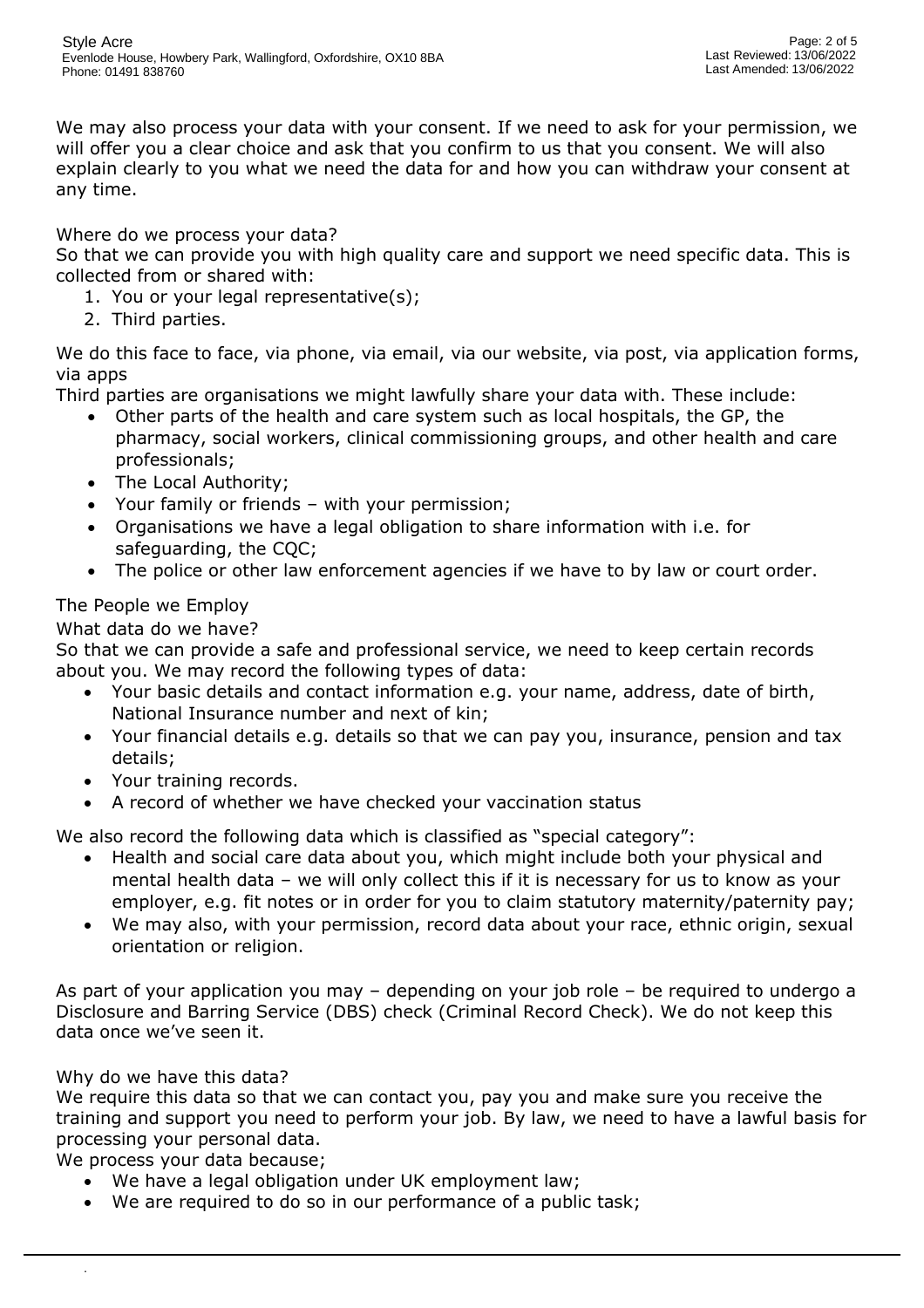- We have a legitimate interest in processing your data for example, we provide data about your training to Skills for Care's Adult Workforce Data Set, this allows Skills for Care to produce reports about workforce planning.
- We are required to provide data to our regulator, the Care Quality Commission (CQC), as part of our public interest obligations.

We process your special category data because

• It is necessary for us to process requests for sick pay or maternity pay.

If we request your criminal records data it is because we have a legal obligation to do this due to the type of work you do. This is set out in the Data Protection Act 2018 and the Rehabilitation of Offenders Act 1974 (Exceptions) Order 1975. We do not keep a record of your criminal records information (if any). We do record that we have checked this. We may also process your data with your consent. If we need to ask for your permission, we will offer you a clear choice and ask that you confirm to us that you consent. We will also explain clearly to you what we need the data for and how you can withdraw your consent.

### Where do we process your data?

As your employer we need specific data. This is collected from or shared with:

- 1. You or your legal representative(s);
- 2. Third parties.

We do this face to face, via phone, via email, via our website, via post, via application forms, via apps.

Third parties are organisations we have a legal reason to share your data with. These include:

- Her Majesty's Revenue and Customs (HMRC);
- Our pension Scheme
- Organisations we have a legal obligation to share information with i.e. for safeguarding, the CQC;
- The police or other law enforcement agencies if we have to by law or court order.
- The DBS Service

### Friends/Relatives

What data do we have?

As part of our work providing high-quality care and support, it might be necessary that we hold the following information on you:

• Your basic details and contact information e.g. your name and address.

### Why do we have this data?

By law, we need to have a lawful basis for processing your personal data.

We process your data because we have a legitimate business interest in holding next of kin and lasting power of attorney information about the individuals who use our service and keeping emergency contact details for our staff.

We may also process your data with your consent. If we need to ask for your permission, we will offer you a clear choice and ask that you confirm to us that you consent. We will also explain clearly to you what we need the data for and how you can withdraw your consent.

### Where do we process your data?

So that we can provide high quality care and support we need specific data. This is collected from or shared with:

- 1. You or your legal representative(s);
- 2. Third parties.

.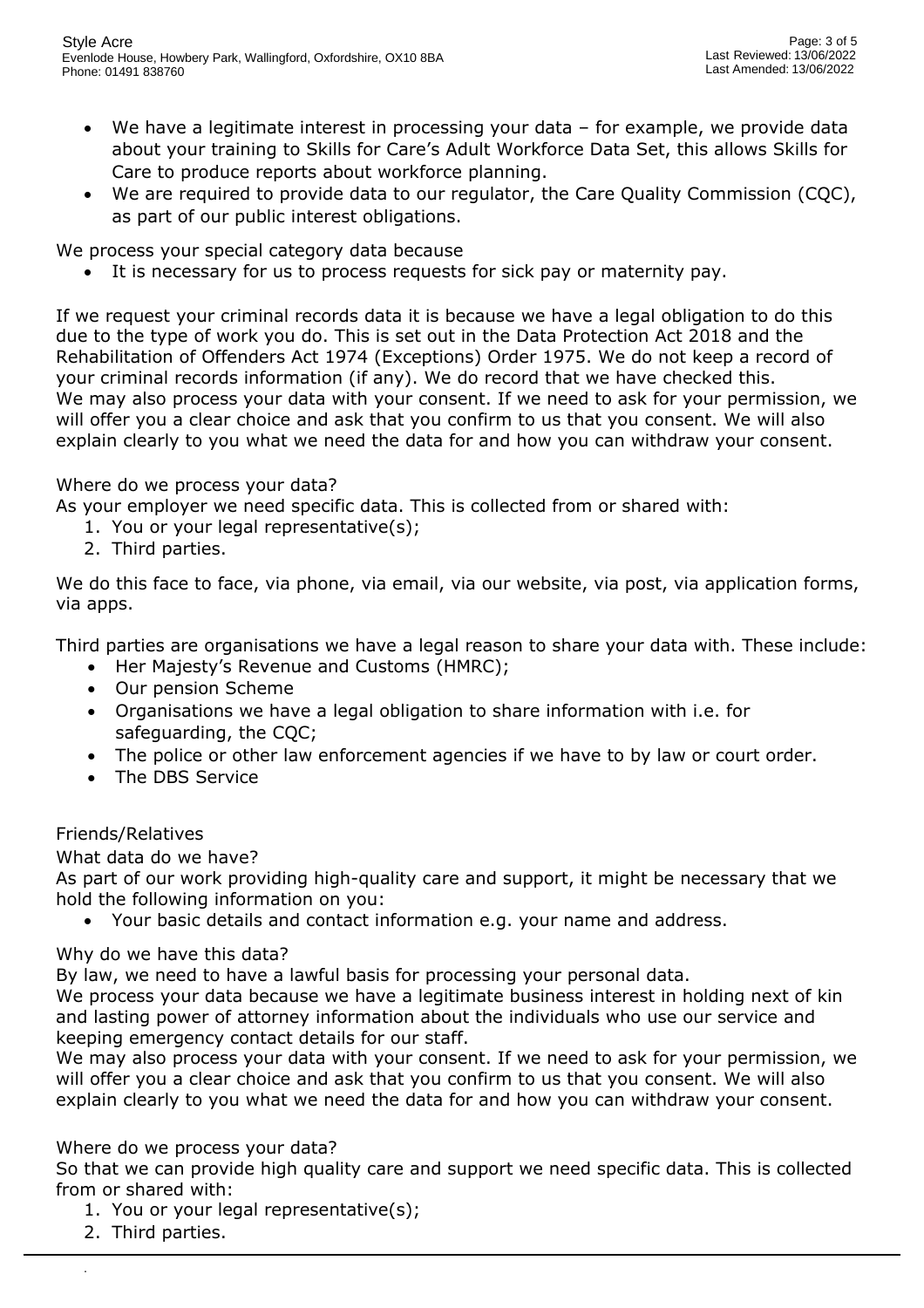We do this face to face, via phone, via email, via our website, via post, via application forms, via apps

Third parties are organisations we have a legal reason to share your data with. These may include:

- Other parts of the health and care system such as local hospitals, the GP, the pharmacy, social workers, and other health and care professionals;
- The Local Authority;
- The police or other law enforcement agencies if we have to by law or court order.

# Your rights

.

The data that we keep about you is your data and we ensure that we keep it confidential and that it is used appropriately. You have the following rights when it comes to your data:

- 1. You have the right to request a copy of all of the data we keep about you. Generally, we will not charge for this service;
- 2. You have the right to ask us to correct any data we have which you believe to be inaccurate or incomplete. You can also request that we restrict all processing of your data while we consider your rectification request;
- 3. You have the right to ask that we erase any of your personal data which is no longer necessary for the purpose we originally collected it for. We retain our data in line with the Information Governance Alliance's guidelines.
- 4. You may also request that we restrict processing if we no longer require your personal data for the purpose we originally collected it for, but you do not wish for it to be erased.
- 5. You can ask for your data to be erased if we have asked for your consent to process your data. You can withdraw consent at any time – please contact us to do so.
- 6. If we are processing your data as part of our legitimate interests as an organisation or in order to complete a task in the public interest, you have the right to object to that processing. We will restrict all processing of this data while we look into your objection.

We will only ask you to provide information which we believe is necessary for the performance of the contractual employment relationship (for example bank account details to pay you) or our associated legal obligations (for example giving salary information to HMRC). If you fail to provide certain information when requested, we may not be able to meet our contractual obligations to you or we may not be able to fulfil our legal obligations.

You may need to provide adequate information for our staff to be able to identify you, for example, a passport or driver's licence. This is to make sure that data is not shared with the wrong person inappropriately. We will always respond to your request as soon as possible and at the latest within one month.

You will not be expected to pay a fee to obtain your personal data, using our SAR (Subject Access Request) process, unless we consider that your request for access to data is unfounded or excessive. In these circumstances we may charge you a reasonable fee or refuse to comply with your request.

We reserve the right to amend or update this privacy notice at any time. We will provide you with a new notice when we make any updates.

Our data protection policy is available on our website and a copy has been made available to all staff and to contractors and suppliers associated with Style Acre. It forms part of the induction training of all new staff and follow-up sessions will be put in place if the legislation changes or further guidance is available.

We aim to ensure that our information pertaining to GDPR compliance is concise, transparent,